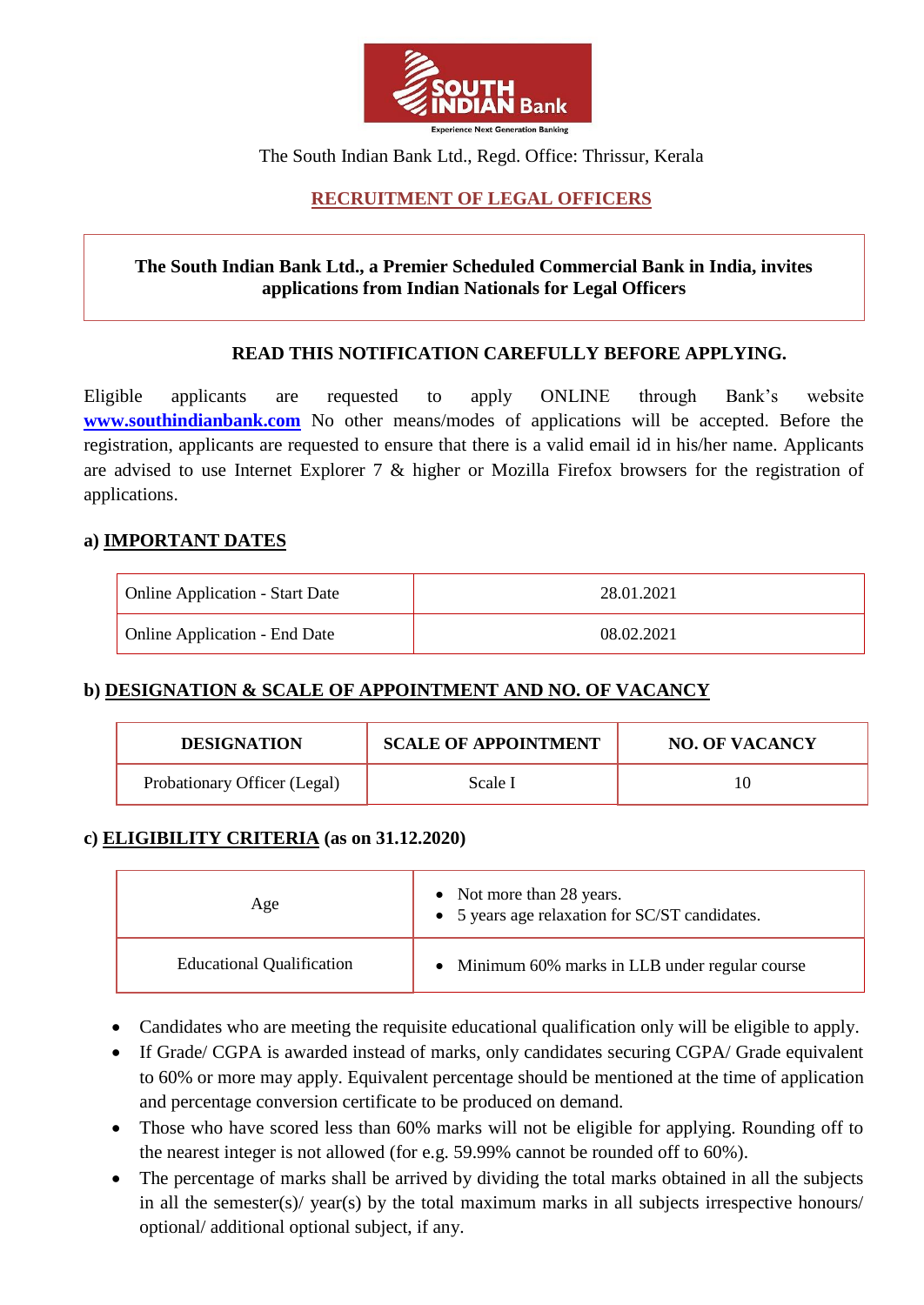## **d) TERMS OF EMPLOYMENT**

| Probation Period                 | $\bullet$ 2 years<br>• Confirmation will be subject to satisfactory performance during probation |
|----------------------------------|--------------------------------------------------------------------------------------------------|
| Service Agreement Period 3 years |                                                                                                  |

### **e) COMPENSATION PACKAGE**

IBA approved pay scale. Will be eligible for Performance Linked Incentives (PLI) and all other benefits as applicable to Scale I officers as per the scheme in vogue.

### **f) PLACE OF POSTING**

**Anywhere in India** (Liable for transfer anywhere in India at the sole discretion of the Bank.)

### **g) APPLICATION FEE**

| <b>GENERAL</b>                                                           | SC/ST                                                      |  |
|--------------------------------------------------------------------------|------------------------------------------------------------|--|
| $Rs.800/-$<br>(excluding GST and other applicable charges)               | $Rs.200/-$<br>(excluding GST and other applicable charges) |  |
| Applicants meeting the stipulated norms only need to apply for the post. |                                                            |  |

Application fee once remitted will not be refunded in any case.

### **h) HOW TO APPLY**

Applicants can apply online through Bank's website [www.southindianbank.com](http://www.southindianbank.com/) only from **28.01.2021 to 08.02.2021** and no other mode of application will be accepted.

- $\checkmark$  Ensure that the applicant fulfils all the eligibility criteria.
- $\checkmark$  The applicants are requested to ensure that the information provided in the Online-Application Form is correct before submitting the application form.
- $\checkmark$  There will not be any provision to modify the submitted online application. Applicants are requested to take utmost care while filling up the online application.
- $\checkmark$  Applicants making multiple registrations will be disqualified.
- $\checkmark$  Applicants will have to enter their basic details and upload the photograph, signature and Curriculum Vitae (CV) as per the specifications given below. Copies of the photograph may be retained for use at the time of Interview.

### **Guidelines for uploading Photograph:**

- A recent passport size colour photograph should be used.
- Make sure that the picture is taken in a white background.
- Casual photographs wearing caps/hats/dark glasses will not be accepted.
- Resolution: 140 pixels (height) x 110 pixels (width).
- Ensure that the size of the scanned image is not more than 50kb.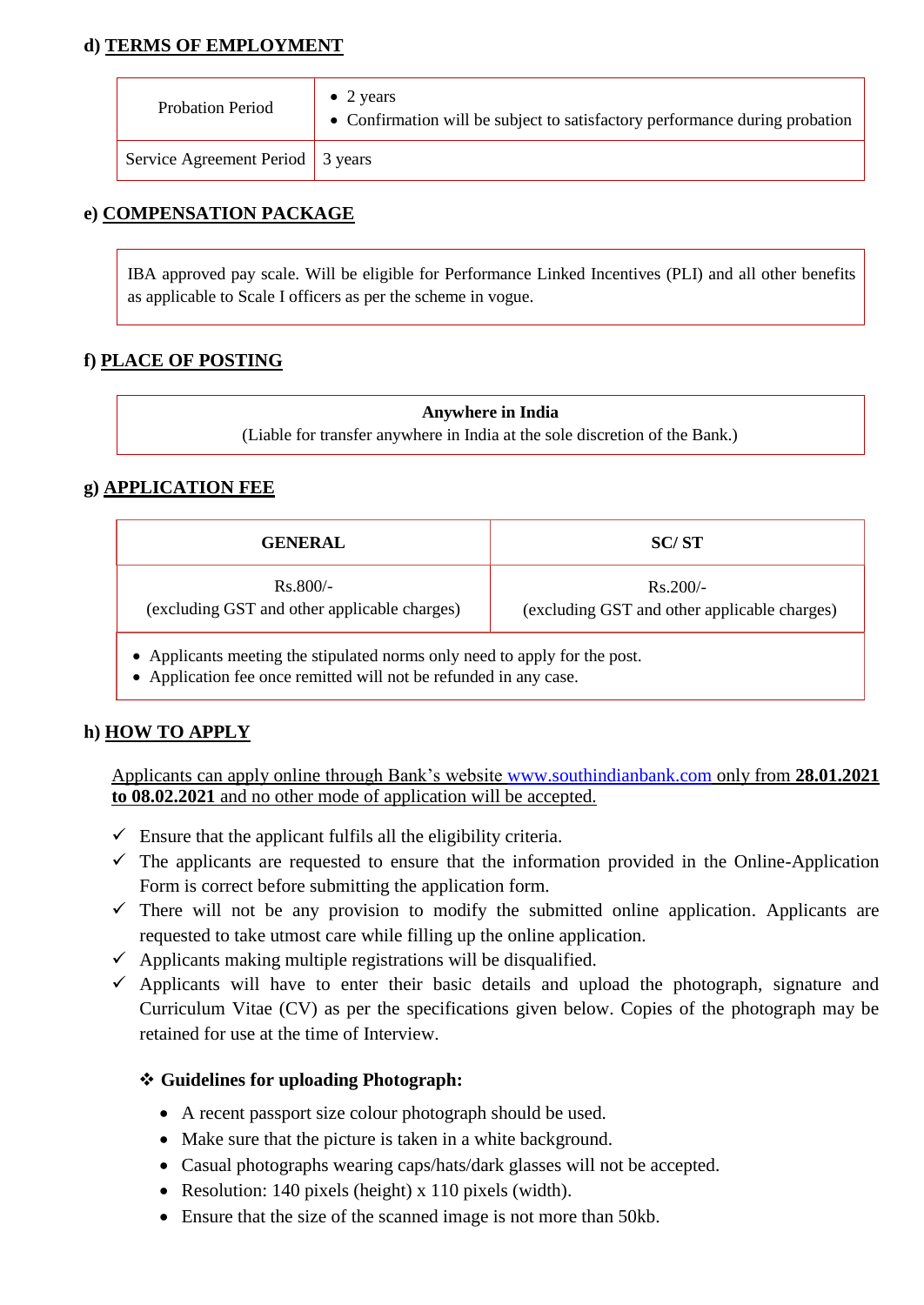### **Guidelines for uploading Signature:**

- The applicant should sign on a white paper with black ink pen and upload the same
- Resolution: 110 pixels (height) x 140 pixels (width)
- Ensure that the size of the scanned image is not more than 50kb.

## **Guidelines for uploading Curriculum Vitae (CV):**

- The CV should be in PDF format
- Ensure that the size of the file is not more than 1 MB.
- $\checkmark$  Please note that there will be a system generated User Id (Application Ref. Id) for your registered application. Applicants should create their own password to login and for taking print of the application form. Please note down the User ID (Application Ref. ID) and Password carefully for future references. An e-mail containing details of the registration will be sent to the e-mail Id given by the applicant.
- $\checkmark$  Keep a copy of the application printout for future reference.

Applicants are advised to visit "careers" page in our website [www.southindianbank.com](http://www.southindianbank.com/) for future updates. **Please also note that the physical copy of the Application need not be sent to us**.

### **j) GENERAL CONDITIONS**

- $\checkmark$  Before filling in the online application form, the applicant must ensure that he/she fulfils all the eligibility criteria with respect to age, educational qualifications, work experience etc. in respect of the post for which he/she is making the application. The applicants will be called for Interview based on the information provided in the online application form submitted by them. If any of the information furnished by the applicant is found to be false at later date, the selection / appointment is liable for termination.
- $\checkmark$  Upper age limit will be relaxed by five years, only in the case of SC/ST candidates. Candidates belonging to SC/ST should submit attested copies of certificates from a competent authority to prove their status in this regard as and when called for.
- $\checkmark$  Selected candidates will have to execute an agreement to the effect that they will serve the Bank for a minimum period of Three (3) years (active service) from the date of joining the Bank. In case he/she leaves the service of the Bank before the expiry of the said period, a sum of Rs.1,50,000/- (Rupees One Lakh Fifty Thousand only) will have to be paid towards expenses incurred by the Bank for recruitment, imparting training (both in house and external training including on the job training), compensation / liquidated damages on account of loss of opportunity for the Bank from deriving anticipated benefits out of the recruitment process, etc.
- $\checkmark$  Applicants are advised to retain two copies of the same photograph which is used in the application for use at the time of Interview.
- $\checkmark$  Canvassing in any form will be a disqualification.
- $\checkmark$  Applicants will have to appear for Interview on their own.
- $\checkmark$  Applicants willing to serve anywhere in India only need to apply.
- $\checkmark$  Appointment will also be subject to Medical fitness, satisfactory background verification and completion of other formalities as per the rules and regulations of the Bank from time to time.